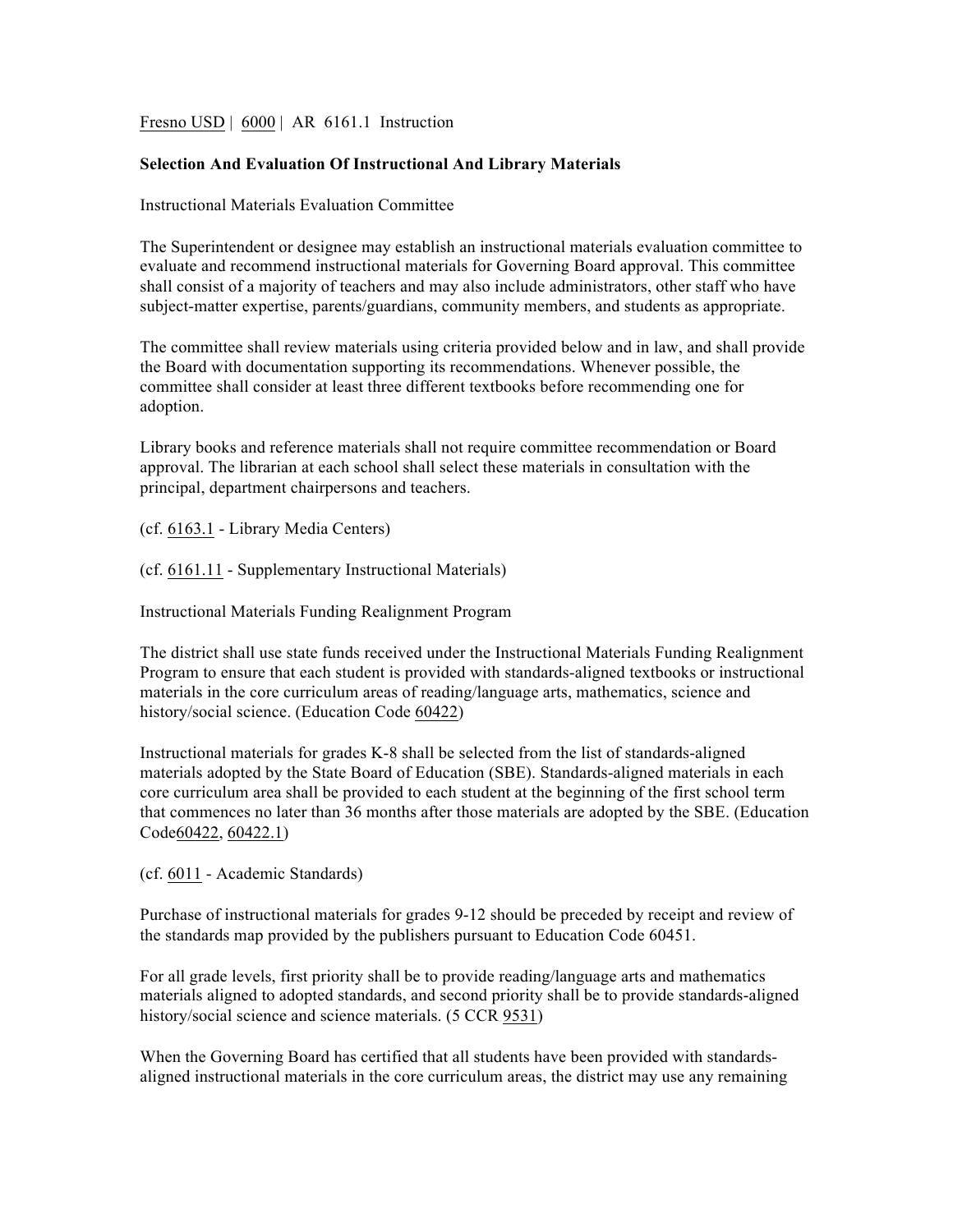program funds for the purposes specified in Education Code 60242. (Education Code 60119, 60422)

Criteria for Selection and Adoption of Instructional Materials

Instructional materials adopted by the Board shall:

1. For basic instructional materials in grades kindergarten through 8, be selected from among the list of materials approved by the State Board of Education in accordance with law (Education Code 60200)

(cf. 1431 - Waivers)

2. For instructional materials in high schools, be provided by publishers who comply with the requirements of Education Code60040-60048, 60060-60062 and 60226 (Education Code 60400)

3. Not reflect adversely upon persons because of their race, color, creed, national origin, ancestry, gender, disability, or occupation, or that contain any sectarian or denominational doctrine or propaganda contrary to law (Education Code 60044)

4. To the satisfaction of the Board, be accurate, objective, current, and suited to the needs and comprehension of students at their respective grade levels (Education Code 60045)

5. With the exception of literature and trade books, use proper grammar and spelling (Education Code 60045)

6. Not provide any exposure to a commercial brand name, product, or corporate or company logo unless the Board makes a specific finding that the use is appropriate based on one of the following: (Education Code 60200, 60048)

a. The commercial brand name, product, or corporate or company logo is used in text for an educational purpose as defined in guidelines or frameworks adopted by the State Board of Education

b. The appearance of a commercial brand name, product, or corporate or company logo in an illustration is incidental to the general nature of the illustration

7. Meet the requirements of Education Code 60040-60043 for specific subject content

8. Support the district's adopted courses of study and current curricular goals

(cf. 6010 - Goals and Objectives)

(cf. 6141 - Curriculum Development and Evaluation)

 $(cf. 6143 - Courses of Study)$ 

9. Contribute to a comprehensive, balanced curriculum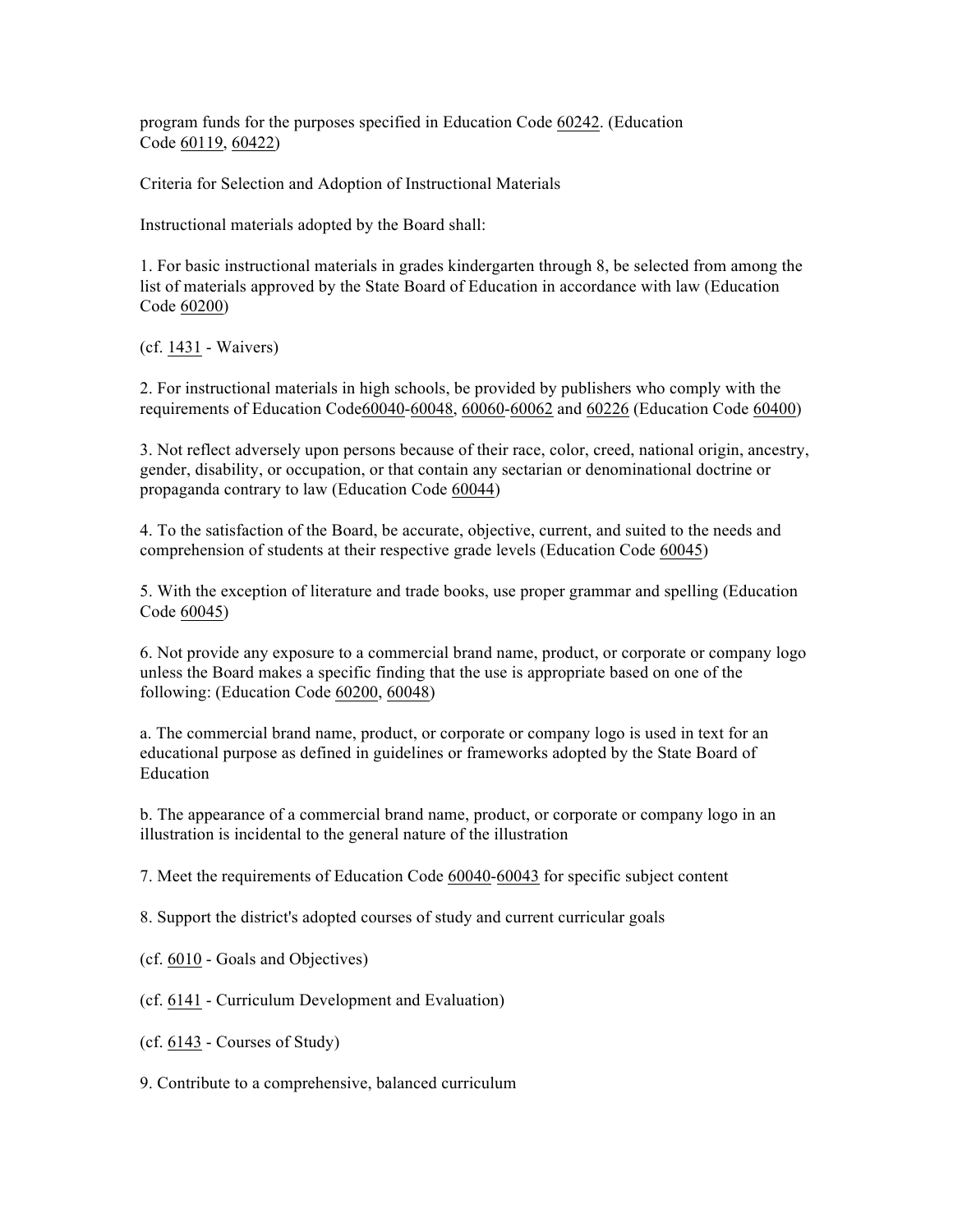10. Demonstrate reliable quality of scholarship as evidenced by:

a. Accurate, up-to-date and well-documented information

b. Objective presentation of diverse viewpoints

c. Clear, concise writing and appropriate vocabulary

d. Thorough treatment of subject

11. Provide for a wide range of materials at all levels of difficulty, with appeal to students of varied interests, abilities and developmental levels

12. Include materials that stimulate discussion of contemporary issues and improve students' thinking and decision-making skills

13. Contribute to the proper articulation of instruction through grade levels

14. Have corresponding versions available in languages other than English as appropriate

15. Include high-quality teacher's guides

16. Meet high publishing standards in terms of the quality, durability and appearance of paper, binding, text and graphics

17. Upon adoption of standards by the SBE, not exceed maximum textbook weight standards

Conflict of Interest

To ensure integrity and impartiality in the selection and evaluation of instructional materials, a person participating in the evaluation of instructional materials shall not:

1. Accept any emolument, money or other valuable thing, or any inducement, to directly or indirectly introduce, recommend, vote for, or otherwise influence the adoption or purchase of any instructional material (Education Code 60072)

Sample copies of instructional materials are excepted from this prohibition. (Education Code 60075)

(cf. 3315 - Relations with Vendors)

(cf. 9270 - Conflict of Interest)

2. Be employed by or receive compensation from any person, firm or organization submitting instructional material to the district

3. Have or negotiate a contractual relationship with any such person, firm or organization submitting instructional materials to the district